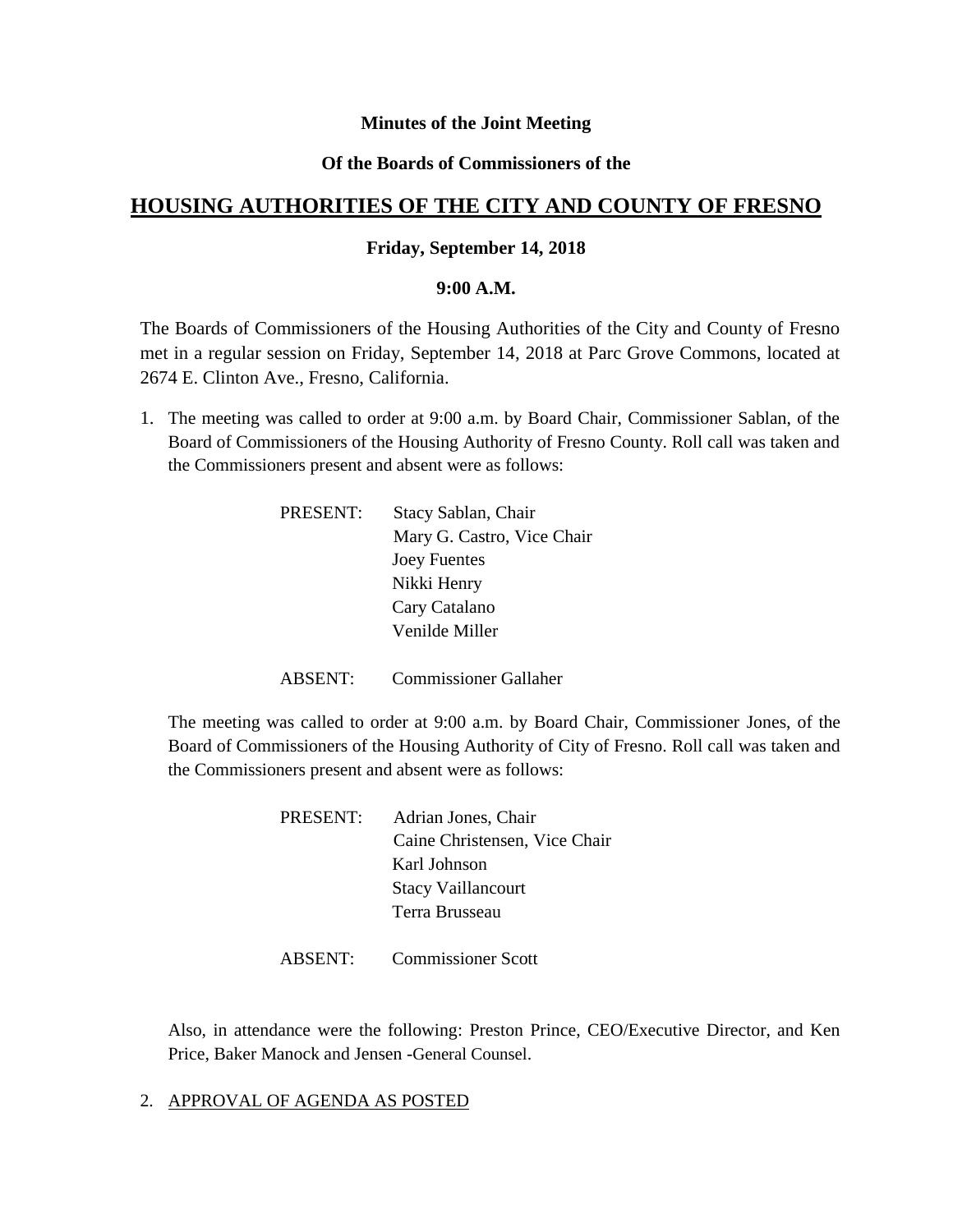Commissioner Henry requested to re-order the agenda in an effort to discuss matters that would take more time and require more conversation earlier in the day. She specifically requested Resident Service, Homelessness, and the Agency's 2019 Goals, be placed earlier on the agenda as opposed to later. Commissioners Sablan and Jones asked that the agenda stay as posted, due to guest speakers and the context for those items being prioritized as outlined in the agenda.

*CITY MOTION: Commissioner Johnson moved, seconded by Commissioner Christensen, to approve the agenda as posted.*

# *MOTION PASSED: 5-0*

*COUNTY MOTION: Commissioner Fuentes moved, seconded by Commissioner Castro, to approve the agenda as posted.*

### *MOTION PASSED: 6-0*

Also, in attendance were the following: Preston Prince, CEO/Executive Director, and Ken Price, Baker Manock and Jensen -General Counsel.

### 3. PUBLIC COMMENT

Angela Martinez, a resident of Parc Grove Commons, gave public comment. Her comments included concerns about security, unsupervised children, damage to the property/site, and unit inspections (balconies).

Rosemarie Duarte, a resident of Parc Grove Commons, gave public comment. Her comments included concerns about marijuana smoking on the property, security/safety on the property, and unsupervised youth.

Commissioner Sablan requested staff look in to the concerns of Ms. Martinez and Ms. Duarte.

Eric Payne, a community member, gave public comment. His comments included appreciation towards staff in their efforts to affirmatively further fair housing; thank you to the residents who came to speak during public comments; housing, programs, services and subsidies for senior residents; youth programs and engagement opportunities; and rural strategies for economic development. Additionally, Mr. Payne invited the Commissioners to the upcoming resident barbeque.

# 4. POTENTIAL CONFLICTS OF INTEREST

There was no conflict of interest at this time.

*Joint Meeting – Board Retreat Action Minutes: 9.14.2018 Adopted: 11/27/2018*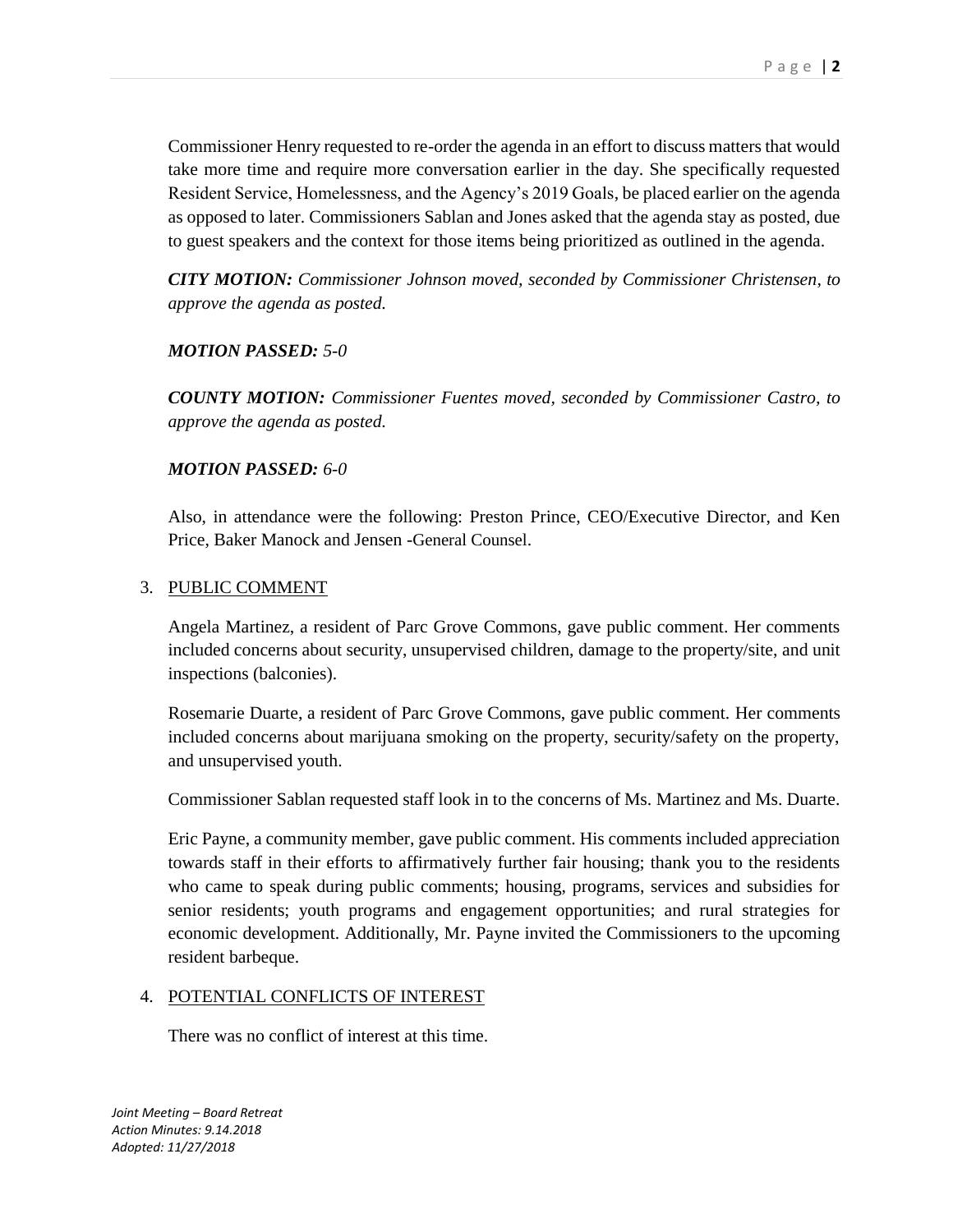# 5. CLOSED SESSION

CONFERENCE WITH REAL PROPERTY **NEGOTIATORS** (Pursuant to Government Code § 54954.5(b)) Property: APN: 561-020-51S; NE Corner of Willow and Alluvial Avenues, Clovis, CA Agency Negotiator: Preston Prince Negotiating parties: Fresno Housing Authority; Colliers International Under negotiation: Price and Terms

CONFERENCE WITH REAL PROPERTY **NEGOTIATORS** (Pursuant to Government Code § 54954.5(b)) Property: APN: 408-050-30, 408-050-31, 408-050-34; 6507 N. Fresno, Fresno, CA 93710 Agency Negotiator: Preston Prince Negotiating parties: Fresno Housing Authority; David A. Vierra of Heritage Land Under negotiation: Price and Terms

The Boards of Commissioners went in to closed session at approximately 9:21 a.m.

# 6. REPORT ON CLOSED SESSION ITEMS

The Boards of Commissioners returned to open session at approximately 9:30 a.m. There was no activity or action to report.

# 7. DISCUSSION ITEMS

- a. Federal Funding and Policy Changes
- b. State Funding and Policy Trends and Priorities
- c. Development Priorities and Pipeline
- d. Resident Services Discussion
- e. Homelessness Next Steps and the Agency's Role